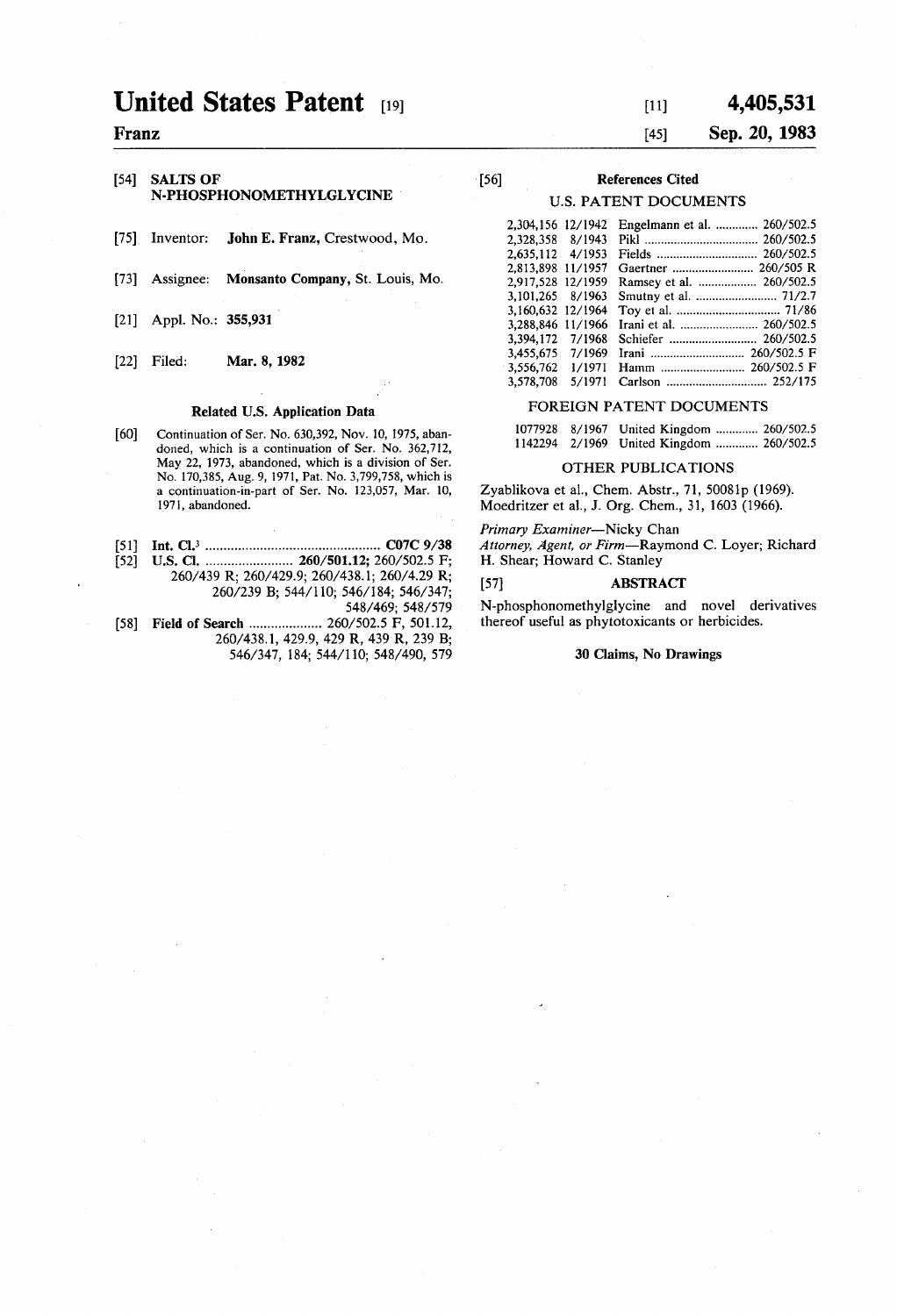50

55

### SALTS OF N-PHOSPHONOMETHYLGLYCINE

This application is a continuation of application Ser. No. 630,392 filed Nov. 10, 1975, now abandoned which 5 was a continuation of application Ser. No. 362,712 filed May 22, 1973 and now abandoned, which was a division of application Ser. No. 170,385 filed Aug. 9, 1971 and now U.S. Pat. No. 3,799,758; which was a continuationin-part of application Ser. No. 123,057, filed Mar. 10, 10 1971 and now abandoned.

This invention relates to novel N-phosphonomethylglycines which are useful as herbicides or phytotoxicants. This invention further relates to phytotoxicant compositions and to herbicidal methods.

The term "phytotoxicant" as used herein means materials which (1) effectively control all plants in a given locus or (2) selectively control the growth of one or more plant species in the presence of other plants. In like manner, "phytotoxic" and "phytotoxicity" are used 20 to identify the overall and selective control activity of the compounds and compositions of this invention. The term "control" as used herein is inclusive of the actions of (1) killing, (2) inhibiting growth, reproduction or proliferation, and (3) removing, destroying or otherwise  $25$ diminishing the occurrence and activity of plants and is applicable to any of the stated actions, or any combina-) ameg tion thereof. s ago

The term "plant" as used herein means terrestrial plants and aquatic plants.

The term "terrestrial plant" is inclusive of germinating seeds, emerging seedlings and herbaceous vegetation including the roots and above-ground portions, as well as established woody plants.

The term "aquatic plant" means algae and higher 35 aquatic plants. The term "higher aquatic plant" means aquatic plants which are botanically higher than algae and is inclusive of vegetative organisms growing in water in which a major part of such organisms are normally largely submerged, e.g. roots as in Lemna, leaves  $_{40}$ as in Vallisneria or entire plants such as Anacharis. Thus, the term "higher aquatic plant" is inclusive of all water plants whether normally free-floating in their environing water such as Salvinia, or immersed species which are normally rooted in soil such as Vallisneria, as 45 well as species which appear to grow normally in all respect either free-floating or rooted such as Anacharis or Alternathera.

The N-phosphonomethyglycines of this invention are

s a stallado

cathering a term of particular

ing)<br>Sido ang

$$
\begin{array}{cccccccccccccc} \mathbb{C}^{\mathbb{C}} & \mathbb{C}^{\mathbb{C}} & \mathbb{C}^{\mathbb{C}} & \mathbb{C}^{\mathbb{C}} & \mathbb{C}^{\mathbb{C}} & \mathbb{C}^{\mathbb{C}} & \mathbb{C}^{\mathbb{C}} & \mathbb{C}^{\mathbb{C}} & \mathbb{C}^{\mathbb{C}} & \mathbb{C}^{\mathbb{C}} & \mathbb{C}^{\mathbb{C}} & \mathbb{C}^{\mathbb{C}} & \mathbb{C}^{\mathbb{C}} & \mathbb{C}^{\mathbb{C}} & \mathbb{C}^{\mathbb{C}} & \mathbb{C}^{\mathbb{C}} & \mathbb{C}^{\mathbb{C}} & \mathbb{C}^{\mathbb{C}} & \mathbb{C}^{\mathbb{C}} & \mathbb{C}^{\mathbb{C}} & \mathbb{C}^{\mathbb{C}} & \mathbb{C}^{\mathbb{C}} & \mathbb{C}^{\mathbb{C}} & \mathbb{C}^{\mathbb{C}} & \mathbb{C}^{\mathbb{C}} & \mathbb{C}^{\mathbb{C}} & \mathbb{C}^{\mathbb{C}} & \mathbb{C}^{\mathbb{C}} & \mathbb{C}^{\mathbb{C}} & \mathbb{C}^{\mathbb{C}} & \mathbb{C}^{\mathbb{C}} & \mathbb{C}^{\mathbb{C}} & \mathbb{C}^{\mathbb{C}} & \mathbb{C}^{\mathbb{C}} & \mathbb{C}^{\mathbb{C}} & \mathbb{C}^{\mathbb{C}} & \mathbb{C}^{\mathbb{C}} & \mathbb{C}^{\mathbb{C}} & \mathbb{C} & \mathbb{C} & \mathbb{C} & \mathbb{C} & \mathbb{C} & \mathbb{C} & \mathbb{C} & \mathbb{C} & \mathbb{C} & \mathbb{C} & \mathbb{C} & \mathbb{C} & \mathbb{C} & \mathbb{C} & \mathbb{C} & \mathbb{C} & \mathbb{C} & \mathbb{C} & \mathbb{C} & \mathbb{C} & \mathbb{C} & \mathbb{C} & \mathbb{C} & \mathbb{C} & \mathbb{C} & \mathbb{C} & \mathbb{C} & \mathbb{C} & \mathbb{C} & \mathbb{C} & \mathbb{C} & \
$$

 $\mathcal{L}(\mathbf{2},\mathbb{R})$ wherein R,  $R^1$  and  $R^2$  are independently selected from the group consisting of: 1200000 **ANTELLA** a Praz  $\mathcal{P}$ halogen;  $\rightarrow$ OH;  $\rightarrow$ SH;

 $-NR^{4}R^{5}$  wherein R<sup>4</sup> and R<sup>5</sup> are independently se- 60 lected from the group consisting of hydrogen, alkyl and hydroxyalkyl having 1 through 4 carbon atoms, alkenyl having 2 through 4 carbon atoms, and R<sup>4</sup> and R<sup>5</sup> together with the nitrogen atoms can form a heterocyclic ring; 65

 $-OR<sup>3</sup>$  and  $-SR<sup>3</sup>$  wherein  $R<sup>3</sup>$  is selected from the group consisting of monovalent hydrocarbon groups, monovalent hydrocarbononoxyhydrocarbon groups each containing from 1 to 18 carbon atoms, halogenated monovalent hydrocarbon groups, halogenated monovalent hydrocarbonoxy- hydrocarbon groups each containing from 1 to 18 carbon atoms and from 1 to 3 halogen, and the state -13



groups wherein n is from 1 to 4 and  $R<sup>4</sup>$  and  $R<sup>5</sup>$  are as above defined provided that no more than two of R, R<sup>1</sup> and  $R^2$  can be  $-NR^4R^5$ ,  $-OR^3$  or  $-SR^3$ ; and

 $-OR<sup>6</sup>$  wherein R<sup>6</sup> is a salt-forming cation selected from the group consisting of cations of alkali metals, alkaline earth metals, copper, zinc, manganese, nickel, ammonium, organic ammonium, provided that when the organic group is aryl the ammonium salt is a primary amine salt, and mixtures of such salts, provided that when any one of R,  $\mathbb{R}^1$  and  $\mathbb{R}^2$  is halogen the others of R,  $R^1$  or  $R^2$  cannot be  $-OR^6$ , and further provided that no more than two of R.  $R^1$  or  $R^2$  are OR<sup>6</sup> when R<sup>6</sup> is ammonium or organic ammonium; and

the strong acid salts of said compounds of the formula where R,  $R^1$  and  $R^2$  are  $\rightarrow$ OH, said strong acid having a pK of 2.5 or less.

The term halogen as employed herein means chlo-30 rine, bromine, iodine and fluorine.

The term monovalent hydrocarbon as used herein includes alkyl, alkenyl, alkynyl, aralkyl inclusive of both straight and branched chain radicals, such as methyl, ethyl, isopropyl, cyclopropyl, cyclohexyl, tertiary butyl, n-butyl and the various forms amyl, hexyl, heptyl, octyl, nonyl, decyl, undecyl, dodecyl, tridecyl, tetradecyl, pentadecyl, hexadecyl, heptadecyl, octadecyl, benzyl, phenylethyl, naphthylethyl, tolylethyl, methylbenzyl, phenylbenzyl and the corresponding alkenyl, and alkynyl groups and the like, aryl groups and alkaryl groups such as phenyl, tolyl, xylyl, naphthyl, vinylphenyl and the like. It is preferred that such monovalent hydrocarbon group contains from 1 to 18 carbon atoms and be alkyl, alkenyl, or alkynyl groups.

The monovalent hydrocarbonoxyhydrocarbon<br>groups represented by  $R^3$  include alkoxyalkyl, alkenoxyalkyl, alkoxyalkoxyalkyl, alkenoxyalkoxyalkyl, dialkoxyalkyl, alkenoxy (alkoxy)alkyl, alkenoxyalkoxy(alkoxy)alkyl, alkoxyalkoxy(alkoxy)alkyl, aryloxyalkyl and alkoxyaryl such as 2-methoxyethyl, 4-ethoxy-2methylbutyl, 2-ethoxyethyl, 3-propoxypropyl, 4methoxybutyl, 4-methoxy-2-ethylbutyl, 4-butoxybutyl, 2-allyloxyethyl, 2-butenoxyethyl, 4-butenoxybutyl, 2-(2-methoxyethoxy)ethyl, 2-(2-butoxyethoxy)ethyl, 4-(3methoxypropoxy)butyl, 2-(3-allyloxypropoxy)-ethyl, 2-(2-butenoxyethoxy)ethyl, phenoxyethyl, naphthoxyethyl, butyl, 2,4-diethoxyphenyl, 2-methoxyphenyl, tolyloxyethyl, 4-phenoxybutyl, trifluoromethylphenyl, and the like.

Illustrative of the halogenated monovalent hydrocarbon groups represented by  $\mathbb{R}^3$  are haloalkyl such as chloromethyl, iodomethyl, bromomethyl, fluoromethyl, chloroethyl, iodoethyl, bromoethyl, 1,2dichloroethyl, 1,2-diiodoethyl, 2,2-dibromoethyl, chloro-n-propyl, bromo-n-propyl, iodoisopropyl, bromo-nbutyl, bromotert-butyl, 1,3,3-trichlorobutyl, 1,3,3-tribromobutyl, chloropentyl, bromopentyl, 2,3-dichloropentyl; 3,3-dibromopentyl, chlorohexyl, bromohexyl,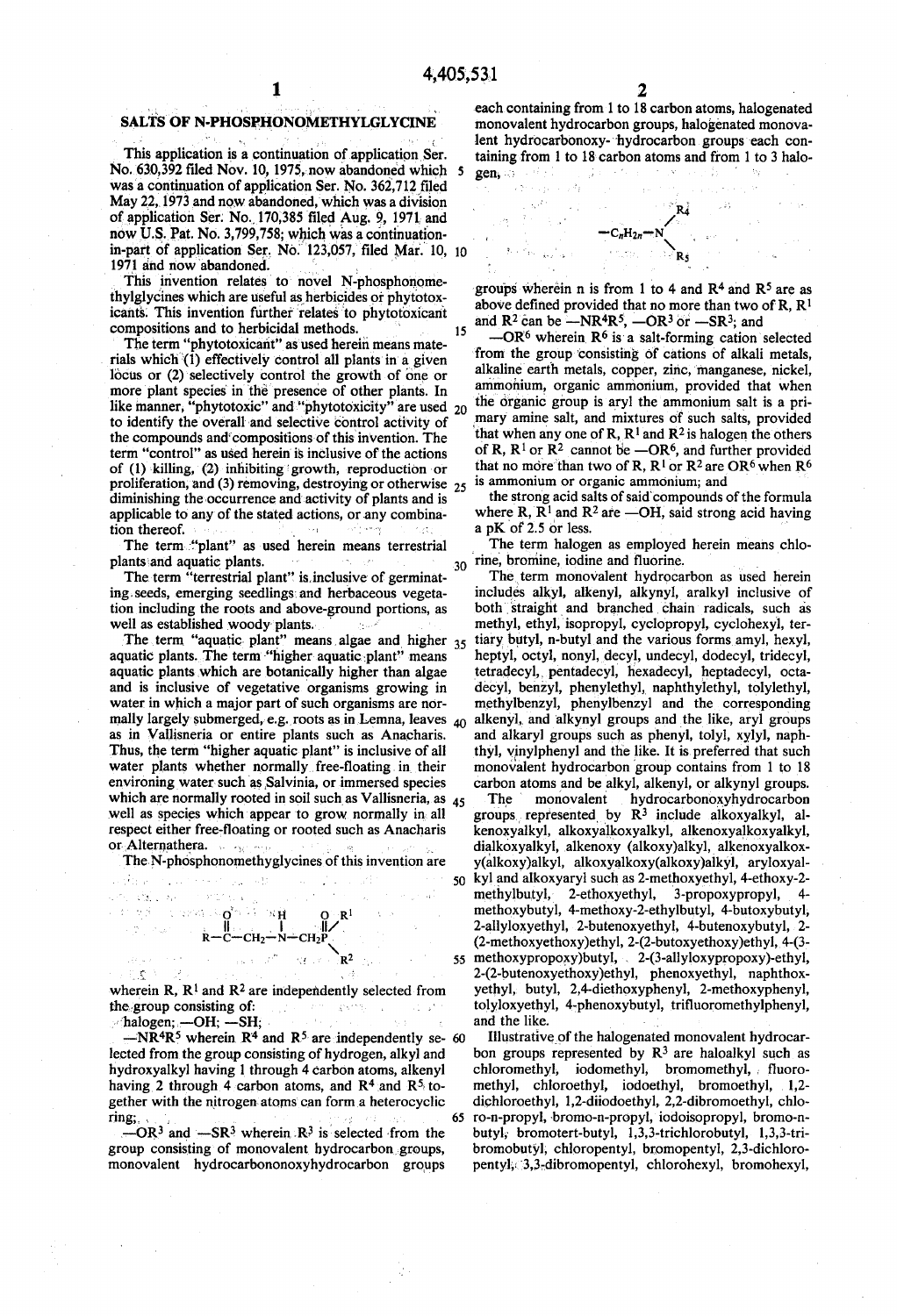2,4-dichlorohexyl, 1,3-dibromohexyl,  $1,3,4-tri$ chlorohexyl, chloroheptyl, bromoheptyl, fluoroheptyl, 1,4,4-trichloroheptyl, 1,3-dichloroheptyl,  $2.4$ dichloromethyl-heptyl, chlorooctyl, bromooctyl, iodooctyl, 2,4-dichloromethylhexyl, 2,4-dichlorooctyl, 5 2,4,4-trichloromethylpentyl, 1,3,5-tribtomooctyl and the halogenated straight and branched chain nonyl, decyl, undecyl, dodecyl, tridecyl, tetradecyl, pentadecyl, hexadecyl, heptadecyl and octadecyl; haloalkenyl such as chlorovinyl, bromovinyl, chloroallyl, bro- 10 moallyl, 3-chloro-n-butenyl-1, 3-chloro-n-pentenyl-1, 4-chloro-n-hexenyl-2, 3,4-dichloromethylpentenyl-1, 3-fluoro-n-heptenyl-1, 1,3,3-trichloro-n-heptenyl-5, 1.3.5-trichloro-n-octenyl-6, 2,3,3-trichloromethylpentenyl-4 and the various homologues and isomers of ha-15 loalkenyl having 2 to 12 carbon atoms; haloaryl such as o-chlorophenyl, m-chlorophenyl, m-bromophenyl, pchlorophenyl, 2,4-dichlorophenyl, 3,5-dichlorophenyl, 2,5-diiodophenyl, and the like. The halogenated monovalent hydrocarbonoxyhydrocarbon groups repre-20 sented by  $R<sup>3</sup>$  are the alkoxy and aryloxy substituted derivatives of the foregoing halogenated monovalent hydrocarbon groups where the alkyl and aryl groups are those previously set forth.

The term "alkali metal" encompasses lithium, so- 25 dium, potassium, cesium and rubidium; and the term "alkaline earth metal" includes beryllium, magnesium, calcium, strontium and barium.

The organic ammonium salts of the above formula are those prepared from low molecular weight organic 30 amines, i.e. having a molecular weight below about 300. and such organic amines includes the alkyl amines, alkylene amines and alkanol amines containing not more than 2 amine groups, such as methylamine, ethylamine. n-propylamine, isopropylamine, n-butylamine, 35 isobutylamine, sec-butylamine, n-amylamine, iso-amylamine, hexylamine, heptylamine, octylamine, nonylamine. decylamine, undecylamine, dodecylamine, tridecylamine, tetradecylamine, pentadecylamine, hexadecylamine, heptadecylamine, octadecylamine, me- 40 thylethylamine, methylisopropylamine, methylhexylamine, methylnonylamine, methylpentadecylamine, methyloctadecylamine, ethylbutylamine, ethylheptylamine, ethyloctylamine, hexylheptylamine, hexyloctylamine, dimethylamine, diethylamine, di-n-propylamine, 45 diisopropylamine, di-n-amylamine, diisoamylamine, dihexylamine, di-heptylamine, dioctylamine, trimethylamine, triethylamine, tri-n-propylamine, triisopropylamine, tri-n-butylamine, triisobutylamine, tri-sec-butylamine, tri-n-amylamine, ethanolamine, n-propanolamine, 50 isopropanolamine, diethanolamine, N.N-diethylethanolamine, N-ethylpropanolamine, N-butylethanolamine, allylamine, n-butenyl-2-amine, n-pentenyl-2-2.3-dimethylbutenyl-2-amine, amine, di-butenyl-2amine, n-hexenyl-2-amine and propylenediamine, pri- 55 mary aryl amines such as aniline, methoxyaniline, ethoxyaniline, o,m,p-toluidine, phenylenediamine, 2,4,6-tribromoaniline, benzidine, naphthylamine, o,m,pchloroaniline, and the like; hetrocyclic amines such as pyridine, morpholine, piperidine, pyrrolidine, indoline, 60 hemi-salt, i.e. one molecule of acid combines with 2 azepine and the like.

Among the preferred compounds of this invention are those of the above formula wherein at least one of R,  $R^1$  and  $R^2$  is OR<sup>3</sup> or OR<sup>6</sup> and the remaining members of R,  $R<sup>1</sup>$  and R<sup>2</sup> are OH, SH or OR<sup>6</sup>. The more pre- 65 ferred compounds of this invention are those of the above formula wherein at least one of R, R<sup>1</sup> and R<sup>2</sup> is OR<sup>6</sup> and the remainder of R,  $R<sup>1</sup>$  and  $R<sup>2</sup>$  are OH, and

wherein  $R<sup>6</sup>$  is a salt-forming cation. The particularly preferred compounds of this invention are those of the formula wherein one of R,  $R<sup>1</sup>$  and  $R<sup>2</sup>$  is OR<sup>6</sup>, the remaining ones are OH, and  $R<sup>6</sup>$  is ammonium or organic ammonium wherein the organic ammonium group is selected from the group consisting of monoalkylammonium, dialkylammonium, trialkylammonium, monoalkenylammonium, dialkenylammonium, trialkenylammonium, monoalkynylammonium, dialkynylammonium, trialkynylammonium, monoalkanolammonium, dialkanolammonium, trialkanolammonium, heterocyclic ammonium or an aryl ammonium, such organic ammonium group containing from 1 to 18 carbon atoms.

One compound encompassed by the above formula, namely, N-phosphonomethylglycine, is known. This is the compound identified by the formula when each of R,  $R^1$  and  $R^2$  is —OH. The remainder of the compounds in accordance with the generic formula are new. All of the compounds of the present invention, however, are new and novel herbicides or phytotoxicants.

N-phosphonomethylglycine in itself is a very effective phytotoxicant or herbicide. Because it is relatively insoluble in water and conventional organic solvents, however, it is not as readily amendable to commercial formulation as are many of its derivatives. It is therefore generally preferred to utilize the more readily soluble compounds of this invention in which at least one of the hydrogens in the hydroxy or thiol groups of N-phosphonomethylglycine has been replaced with an alkali metal or a alkaline earth metal or has been combined with ammonia or an organic amine. The amino alkyl esters of N-phosphonomethylglycine are also efficacious phytotoxicants. Surprisingly, these and other compounds encompassed by the above general formula are water-soluble but yet exhibit the same high magnitude of activity as the glycine.

In addition, N-phosphonomethylglycine can be readily dehydrated to form linear and cyclic anhydrides which are also excellent phytotoxicants or herbicides.

The N-phosphonomethylglycines can be prepared by the phosphonomethylation of a glycine, preferably with chloromethyl-phosphonic acids. They can also be prepared by the phosphite addition to azomethines. For example, the reaction of ethyl glycinate with formaldehyde and diethylphosphite results in the formation of the triethyl ester of N-phosphomomethylglycine. Also, the compounds under consideration can be readily obtained by the oxidation of the corresponding aminophosphinic compounds utilizing mercuric chloride and other oxidizing agents. The N-phosphonomethylglycines are granular or crystalline solid materials generally soluble in water.

The strong acids which form salts with the N-phosphonomethylglycine are those having a pK of 2.5 or less, for example, hydrochloric acid, sulfuric acid, phosphoric acid, trifluoroacetic, trichloroacetic and the like. In some instances, these acid salts as isolates are the molecules of the N-phosphonomethylglycine and may contain water of hydration.

The acid halides of N-phosphomomethylglycine are prepared by known methods, fo example chloro derivatives can be prepared by the reaction of N-phosphonomethylglycine with PCl<sub>5</sub> or SOCl<sub>2</sub> in an anhydrous solvent medium, such as an ether etc., or other organic solvent.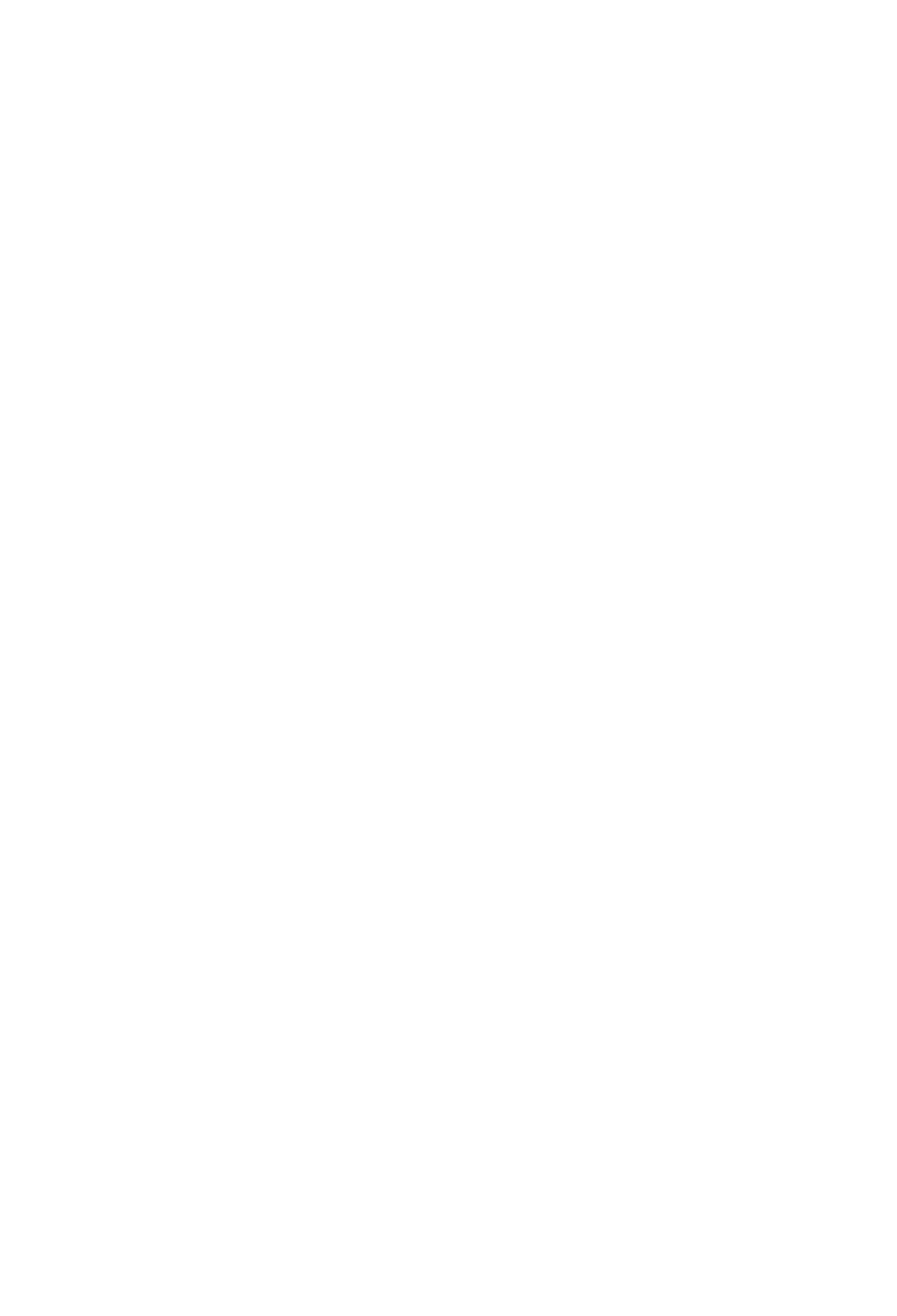The amides, esters or thioesters of N-phosphonomethylglycine can be prepared by reacting the acid halide in a solvent with the appropriate amine, thiol, or alcohol in the presence of a hydrogen halide acceptor such as triethylamine, pyridine and the like; or by an ester inter- 5 change reaction with the methyl ester of N-phosphonomethylglycine.

The salts of N-phosphonomethylglycine are prepared by partial or complete neutralization of the acid with the appropriate base, basic carbonate, ammonia or or- 10 ganic amine.

In accordance with this invention it has been found that the growth of germinating seeds, emerging seedlings, maturing and established woody and herbaceous vegetation and aquatic plants can be controlled by ex- 15 posing the emerging seedlings or above-ground portions of maturing and established vegetation, or the aquatic plants of the action of an effective amount of the glycines of the present invention. The compounds can be used individually, as admixtures of two or more 20 compounds, or in admixture with an adjuvant. These compounds are effective as post-emergent phytotoxicants or herbicides, e.g., the selective control of the growth of one or more monocotyledonous species and-/or one or more dicotyledonous species in the presence 25 of other monocotyledons and/or dicotyledons. Furthermore, these compounds are characterized by broad spectrum activity, i.e., they control the growth of a wide variety of plants including but not limited to ferns, conifer (pine fir and the like), aquatic, monocotyledons 30 and dicotyledons.

In the following examples, which illustrate the invention, and throughout the specification, parts and percent are by weight unless otherwise indicated.

#### **EXAMPLE 1**

A mixture of about 50 parts of glycine, 92 parts of chloromethylphosphonic acid, 150 parts of 50% aqueous sodium hydroxide and 100 parts water was introduced into a suitable reaction vessel and maintained at a 40 reflux temperature while an additional 50 parts of 50% aqueous sodium hydroxide was added. The pH of the reaction mixture was maintained between 10 and 12 by the rate of addition of the sodium hydroxide. After all of the caustic solution had been added, the reaction mix- 45 ture was refluxed for an additional 20 hours, cooled to room temperature and filtered. About 160 ml. of concentrated hydrochloric acid were then added and the mixture filtered to provide a clear solution which slowly deposited N-phosphonomethylglycine. This 50 salts, the morpholine salts, the piperidine salts, ethanol material had a melting point of 230° C. with decomposition

Calc'd. for C<sub>3</sub>H<sub>8</sub>NO<sub>5</sub>P: C, 21.31; H, 4.77; N, 8.28. Found: C, 21.02; H, 5.02; N, 8.05.

#### **EXAMPLE 2**

55

N-phosphonomethylglycine was also prepared by the oxidation of N-phosphinomethylglycine in accordance with the following method:

A mixture of about 1.7 parts of phosphinomethylgly- 60 cine, 6.25 parts of mercuric chloride and 50 parts of water were charged into a suitable reaction vessel and maintained at reflux temperature for about two hours. The mercurous chloride resulting from the reaction precipitated out and was removed by filtration. The 65 filtrate was saturated with hydrogen sulfide and the resultant mercuric sulfide removed therefrom by filtration to provide a clear filtrate which was concentrated

at reduced pressure and the residue diluted with 10 parts of water. The crystalline precipitate was collected and washed with methanol and then with diethyl ether. The product thus obtained was identical to the product of the preceding example.

#### **EXAMPLE 3**

A mixture of about 17 parts of N-phosphonomethylglycine, 100 parts of water and 7 parts of potassium carbonate was agitated in a suitable reaction vessel at room temperature. After dissolution was complete as indicated by clarification of the reaction mixture, the reaction mixture was concentrated on a steam bath at reduced pressure. The residue was washed with hot methanol and then with diethyl ether. The product thus obtained is the monopotassium salt of N-phosphonomethylglycine hemihydrate.

Calc'd. for C<sub>3</sub>H<sub>7</sub>NO<sub>5</sub>PK.<sup>1</sup><sub>2</sub>H<sub>2</sub>O: C, 16.65; H, 3.70; N, 6.46. Found: C, 16.67; H, 3.85; N, 6.32.

By increasing the amount of potassium carbonate used, the corresponding dipotassium and tripotassium salts of N-phosphonomethylglycine can be prepared. Corresponding ammonium salts and salts of other alkali metal and alkaline earthmetal salts as well as copper, zinc, manganese and nickel salts are readily prepared in substantially the same manner.

Following the above procedure, the following salts of N-phosphonomethylglycine were obtained as white powders:

Mono-, di-, and trisodium salts; Mono-, di-, and trilithium salts.

#### **EXAMPLE 4**

About 1.70 parts of N-phosphonomethylglycine were 35 added to a solution of 0.45 parts of dimethylamine dissolved in 10 parts of water and contained in a suitable reaction vessel. The reaction mixture cleared within a short period of time while the mixture was subjected to agitation. The resulting solution was then concentrated by heating to 100° C. at reduced pressure. The residue was a viscous oil from which a crystalline solid was obtained. The product was identified as the mono-dimethylamine salt of N-phosphonomethylglycine, m.p. 150° C. with decomposition.

Calc'd. for C<sub>5</sub>H<sub>15</sub>N<sub>2</sub>O<sub>5</sub>P: C, 28.04; H, 7.06; N, 13.08: P, 14.46. Found: C, 27.88; H, 6.92; N, 12.88; P, 14.22.

Following the above procedure, other amine salts of N-phosphonomethylglycine can be prepared, e.g., the pyridine salts (monosalt-white solid), the diethylamine amine salt (deliquescent powder to viscous liquid), ammonium salt (white powder).

#### **EXAMPLE 5**

Gaseous hydrogen chloride was led through a suspension of 6 g. (0.0355 mole) of N-phosphonomethylglycine in excess methyl alcohol until a clear solution was obtained. The solution was concentrated at reduced pressure and the residue mixed with a solution of methanol containing at least one equivalent of triethylamine. The solvent was removed at reduced pressure and the residue extracted with ether until granular. The granular solid was finally extracted with methanol to remove triethylamine hydrochloride. The insoluble product, methyl N-phosphonomethylglycinate. was obtained in excellent yield. After recrystallization from dilute methanol, the product melted with decomposition at 208.5° C.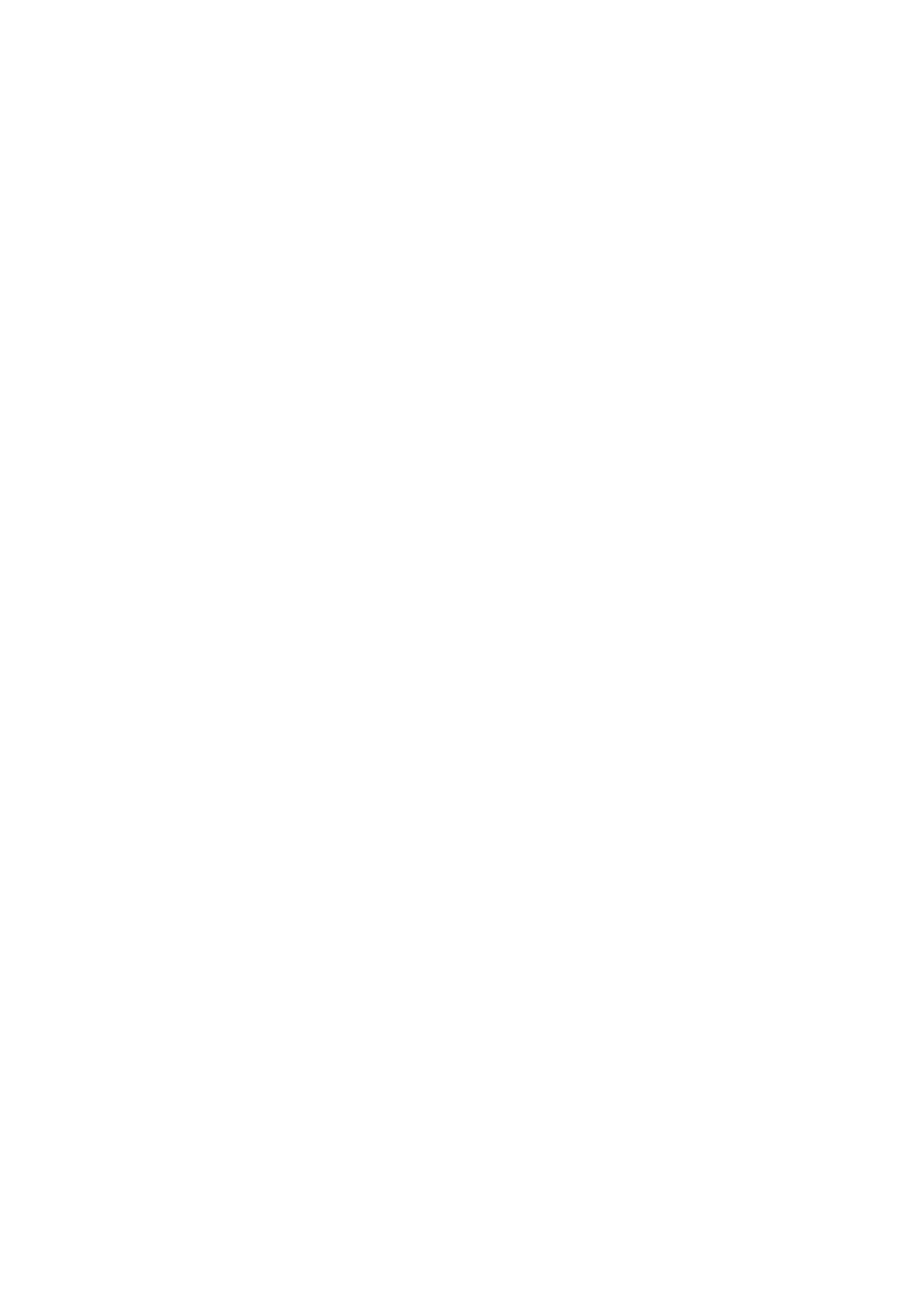Calc'd. for  $C_4H_{10}NO_5P$ : C, 26.24; H, 5.50. Found: C. 26.15: H, 5.43.

The following esters were prepared according to the above procedure (all melt with decomposition at the temperature indicated):  $\overline{5}$ 

| dodecyl N-phosphonomethylglycinate     | 197-200° C.    |   |
|----------------------------------------|----------------|---|
| chloroethyl N-phosphonomethylglycinate | 207° C.        |   |
| ethyl N-phosphonomethylglycinate       | $203^\circ$ C. |   |
| cyclohexyl N-phosphonomethylglycinate  | $195^\circ$ C. | Þ |
| decyl N-phosphonomethylglycinate       | 201-204° C.    |   |
| hexyl N-phosphonomethiglycinate        | $202^\circ$ C. |   |
| octyl N-phosphonomethylglycinate       | $200^\circ$ C. |   |
| N-butyl N-phosphonomethylglycinate     | 207-209° C.    |   |
| propyl N-phosphonomethylglycinate      | 208.5° C.      |   |

#### **EXAMPLE 6**

A mixture of 10 g. (0.055 mole) of methyl N-phosphonomethylglycinate and excess concentrated aqueous ammonium hydroxide was heated at the reflux temperature for two hours. The solution was then concentrated at reduced pressure, the residue washed with ether and methanol, and the granular product stirred with a mixture of excess glacial acetic acid in methanol.  $_{25}$ The precipitated solid was collected, washed with methanol and recystallized from dilute ethanol. The yield of N-phosphonomethylglycinamide, m.p. 227° C. with decomposition, was  $8 \text{ g}$  or  $87\%$  of the theoretical amount

Calc'd. for C<sub>3</sub>H<sub>9</sub>N<sub>2</sub>O<sub>4</sub>P: C, 21.44; H, 5.40. Found: C, 21.26; H, 5.39.

#### **EXAMPLE 7**

A solution of 16.9 g. (0.10 mole) of N-phosphonome-  $35$ thylglycine in 300 mls. of hot water was heated at the reflux temperature with 5.6 g. (0.10 mole) calcium oxide. After about ten minutes, the mixture was cooled and filtered. The residue was washed with methanol and ether. After air-drying, the yield of calcium salt of 40 Monosodium salt of ethyl N-phosphonomethylglyci-N-phosphonomethylglycine hydrate was 17.5 g. or 84% of the theoretical vield.

#### **EXAMPLE 8**

A mixture of 17 g.  $(0.10 \text{ mole})$  of N-phosphonome- 45 thylglycine and 2 g. (0.05 mole) of magnesium oxide in 300 mls. of water was heated at the reflux temperature for ten minutes. The solution was cooled to room temperature and filtered to remove a small amount of sediment. The clear filtrate was then concentrated at re- 50 Monosodium salt of chloroethyl-N-phosphonomethylduced pressure and the granular residue washed with methanol and ether. Magnesium bis-N-phosphonomethylglycinate hydrate was obtained in excellent vield.

#### **EXAMPLE 9**

A mixture of 20 g. (0.11 mole) of methyl N-phosphonomethylglycinate and about 23 g. (0.33 mole) of pyrrolidine was heated on a steam bath for two hours. Excess amine was then removed at reduced pressure and the residue washed with ether and tetrahydrofuran. 60 Monopotassium salt of hexyl-N-phosphonomethyl-The gummy product was stirred with a mixture of excess glacial acetic acid in methanol and the crystalline precipitate collected by filtration. After washing with methanol and ether, the tetramethylene N-phosphonomethylglycinamide, m.p. 243° C, with decompo-65 sition, was obtained in a yield of 12 g. or 49% of the theoretical amount. The product was recrystallized from dilute ethanol for analysis.

Calc'd. for C7H15N2O4P: C, 37.84; H, 6.81. Found: C, 37.82; H, 6.96.

#### EXAMPLE 10

N-phosphonomethylglycine (10 g.) was placed in a small beaker and covered with concentrated hydrochloric acid (approximately 5 ml.). After exothermic reaction had subsided, the mixture was allowed to stand about 10 to 15 minutes. The crystalled solid was washed 0 with tetrahydrofuran and then air-dried to yield an essentially quantitative yield of N-phosphonomethylglycine hemihydrochloride hemihydrate (m.p. greater than  $300^\circ$  C.).

Other compounds of the present invention that can be 15 made in general accordance with the foregoing procedure include:

N-chlorophosphonylmethylglycine

N-dichlorophosphonylmethylglycine

N-phosphonomethylglycinyl chloride

- N-phosphonomethylglycinyl bromide
- N-phosphonomethylglycinyl iodide
- N-phosphonomethylglycinyl fluoride
- N-dichlorophosphonylmethylglycinyl chloride
- N-dibromophosphonylmethylglycine
- N-diiodophosphonylmethylglycine
- Monopyridine salt of N-phosphonomethylglycine Monobutylamine salt of N-phosphonomethylglycine Mono-(trimethylamine) salt of N-phosphonomethylglycine
- 30 Monopyrrolidone salt of N-phosphonomethylglycine Mono(diethylenetriamine) salt of N-phosphonomethylglycine
	- Monoisopropylamine salt of N-phosphonomethylglycine.
	- Mono-n-propylamine salt of N-phosphonomethylglycine
	- Monomorpholine salt of N-phosphonomethylglycine Mono(diproparylamine) salt of N-phosphonomethylglycine
	- nate

Potassium salt of ethyl N-phosphonomethylglycinate Mono(dialkylamine) salt of N-phosphonomethylglycine Monolithium salt of ethyl-N-phosphonomethylglycinate

- Monosodium salt of propyl-N-phosphonomethylglycinate
- Monosodium salt of methyl-N-phosphonomethylglycinate
- glycinate
- Monosodium salt of hexyl-N-phosphonomethylglycinate
- Monopotassium salt of methyl-N-phosphonomethylglycinate
- Monopotassium salt of propyl-N-phosphonomethylglycinate
- Monopotassium salt of butyl-N-phosphonomethylglycinate
- glycinate
- Monopotassium salt of chloroethyl-N-phosphonomethylglycinate
- Mono(picoline) salt of N-phosphonomethylglycine
- Monocyclohexylamine salt of N-phosphonomethylglycine
- Di(methylamine) salt of N-phosphonomethylglycine Di(dimethylamine) salt of N-phosphonomethylglycine

55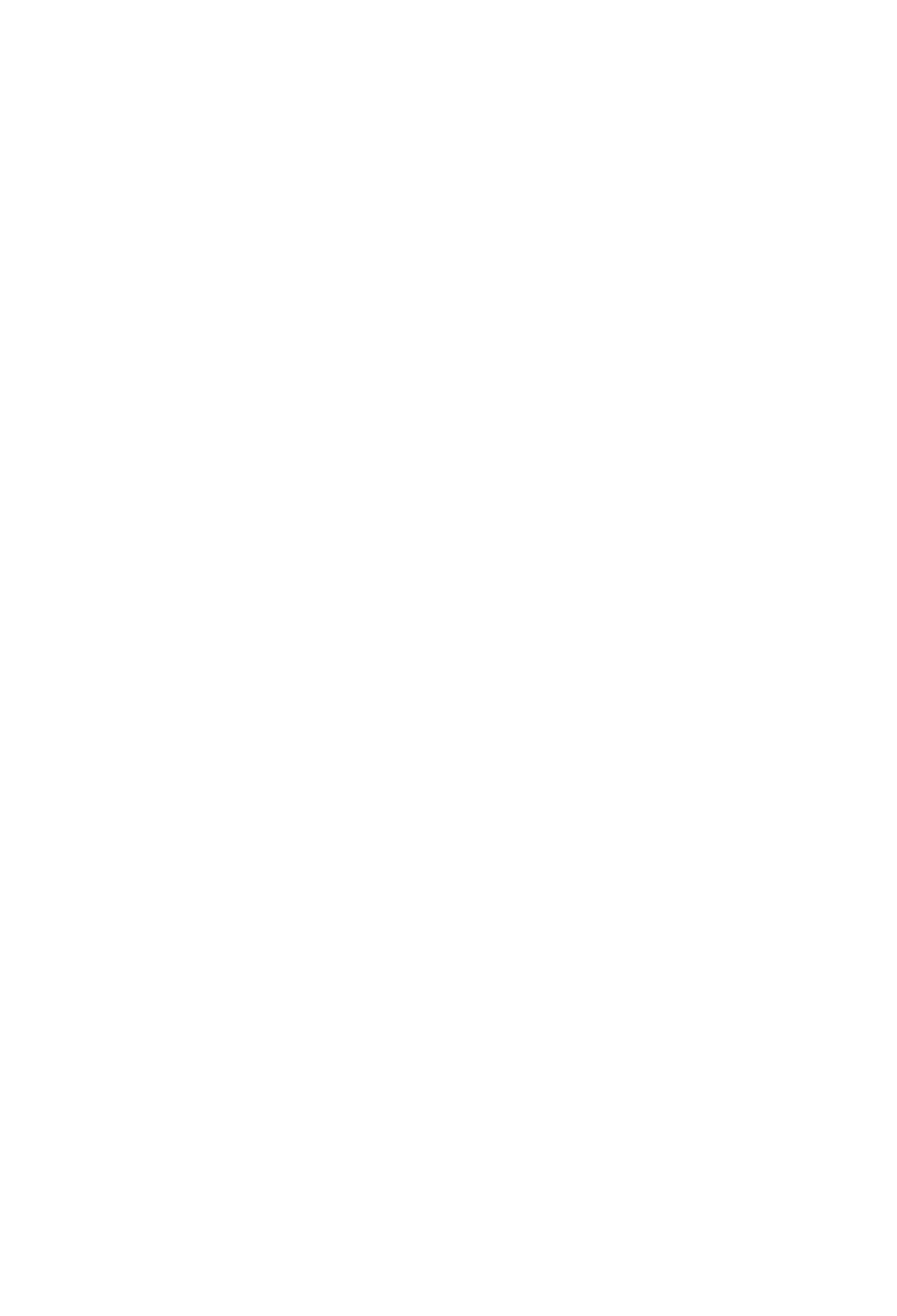$.10$ 

 $\overline{\mathbf{3}}$ 

35

40

45

Di(ethylamine) salt of N-phosphonomethylglycine Di(n-propylamine) salt of N-phosphonomethylglycine Di(iso-propylamine) salt of N-phosphonomethylglycine Di(morpholine) salt of N-phosphonomethylglycine Mono(oleylamine) salt of N-phosphonomethylglycine Mono(steaylamine) salt of N-phosphonomethylglycine Mono(tallowamine) salt of N-phosphonomethylglycine Mono(methylbutylamine) salt of N-phosphonomethylglvcine

- N-difluorophosphonylmethylglycine
- N-phosphonomethylglycine hemihydrobromide hemi-

hydrate

- N-phosphonomethyl thiolglycine
- N-thiolphosphonomethylglycine
- 

N-diethiolphosphonomethylglycine chloropropyl-N-phosphonomethylglycine N-trithiolphosphonomethylglycine phenyl-N-phosphonomethylglycinate naphthyl-N-phosphonomethylglycinate methoxyethyl-N-phosphonomethylglyciante

dimethyl-N-(phosphonomethyl)glycinate methyl-N-phosphonomethyl thiolglycine decyl-N-phosphonomethyl thioglycine octadecyl-N-phosphonomethyl thiolglycine N,N-dimethyl(N-phosphonomethyl)glycinamide N,N-dibutyl(N-phosphonomethyl)glycinamide monosodium salt

N-(phosphonomethyl)glycine monoethylamine salt dichloroethyl-N-(phosphonomethyl)glycinate trichlorobutyl-N-(phosphohomethyl)glycinate dibromohexyl-N-(phosphonomethyl)glycinate trifluoromethylphenyl-N-(phosphonomethyl)glycinate dichlorophenyl-N-(phosphonomethyl)glycinate dibutylamine salt of N-(phosphonomethyl)glycine octadecylamine salt of N-(phosphonomethyl)glycine methoxyethylamine salt of N-(phosphonomethyl)glycine

ethylenediamine salt of N-(phosphonomethyl)glycine pyrrolidine salt of N-(phosphonomethyl)glycine dipropanolamine salt of N-(phosphonomethyl)glycine chloroethylamine salt of N-(phosphonomethyl)glycine phenoxyethylamine salt of N-(phosphonomethyl)glycine

N,N-diethylaminoethyl-N-(phosphonomethyl)glycinate

#### **EXAMPLE 11**

In order to demonstrate the phytotoxic activity of the compounds of this invention against aquatic species, 10

alligator weed (Alternanthera philoperorides) was sprayed with an aqueous solution of N-phosphonomethylglycine at the rate of 0.125 pound per acre. The plants were maintained under greenhouse conditions for four weeks and the response of the plants was then noted. At the end of the four week period, all of the plants were dead. Control plants were normal after 4 weeks.

#### **EXAMPLE 12**

The post-emergence herbicidal activity of various compounds of this invention is demonstrated as follows. The active ingredients are applied in spray form to 14 or 21 day old specimens (as indicated) of various plant species. The spray, a water or organic solvent-water  $15$ solution containing active ingredient and a surfactant (35 parts butylamine salt of dodecylbenzenesulfonic acid and 65 parts tall oil condensed with ethylene oxide in the ratio of 11 moles ethylene oxide to 1 mole tall oil), is applied to the plants in different sets of pans at several 20 rates (pounds per acre) of active ingredient. The treated plants are placed in a greenhouse and the effects are observed and recorded after approximately 2 weeks or approximately 4 weeks, as is indicated in the last column 25 of Table I.

The post-emergence herbicidal activity index used in Table I is as follows:

| <b>PLANT</b><br><b>RESPONSE</b> | <b>INDEX</b> | <b>PLANT RESPONSE</b> | <b>INDEX</b> |
|---------------------------------|--------------|-----------------------|--------------|
| No injury                       |              | Severe injury         |              |
| Slight injury                   |              | Killed                |              |
| Moderate injury                 |              |                       |              |

The plant species utilized in these tests are identified by letter in accordance with the following legend:

| 2012/07/07<br>A-Soybean | K-Smartweed       |  |
|-------------------------|-------------------|--|
| <b>B-Sugar Beet</b>     | L-Velvetleaf      |  |
| $C-Wheat$               | M-Downy Brome     |  |
| D—Rice                  | N-Panicum Spp     |  |
| E—Sorghum               | O-Barnyardgrass   |  |
| F-Cocklebur             | P-Crabgrass       |  |
| G-Wild Buckwheat.       | Q-Nutsedge*       |  |
| H-Morningglory          | R-Ouackgrass*     |  |
| I-Hemp Sesbania         | S-Johnsongrass*   |  |
| J-Lambsquarters         | T-Canada thistle* |  |

\*Established from vegetive propagules

| SAL ROME.                                                                                                        | $1 - 223$                                                                                                            |                                                              |           |  |     |   |   | <b>TABLE I</b> |  |   |   |   |   |   |   |   |              |
|------------------------------------------------------------------------------------------------------------------|----------------------------------------------------------------------------------------------------------------------|--------------------------------------------------------------|-----------|--|-----|---|---|----------------|--|---|---|---|---|---|---|---|--------------|
|                                                                                                                  | COMPOUND RATE A B C D                                                                                                |                                                              |           |  | E F | G | н |                |  | М | N | O | о | R | s | т | <b>WEEKS</b> |
| it yn it<br>ಾರಿ ನಿರ್ಧಾ<br>interest pro-<br>t vý.<br>75. PT<br>てられた<br>一番につき<br>국국가학<br>ಾಂತ್ರಗಳು ಪ<br>in District | H÷<br>357<br>ш<br>ш<br>IV<br>IV.<br>$\mathbf{V}_{\text{inert}}$<br>VI                                                | $\mathcal{P}_{\mathcal{M}}^{(1)}$<br>$\alpha = 1, 0, \ldots$ | - 0<br>43 |  |     |   |   |                |  |   |   |   |   |   |   |   |              |
| $\mathcal{G}^{\mathcal{F}}=\mathcal{F}^{\mathcal{F}}$<br>$\sim -55$                                              | VII<br>. VIII<br>IX<br>proposed<br>x<br>XI<br>$\mathbf{X}$ H, $\mathbb{R}^2$<br>XIII<br><b>XIV</b> $4^*$ 0 $3^2$ 2 2 | $\frac{1}{2}$ and $\frac{4}{2}$ .                            | ंदा       |  |     | 0 |   | $1.144 - 5.5$  |  |   |   |   |   |   |   |   |              |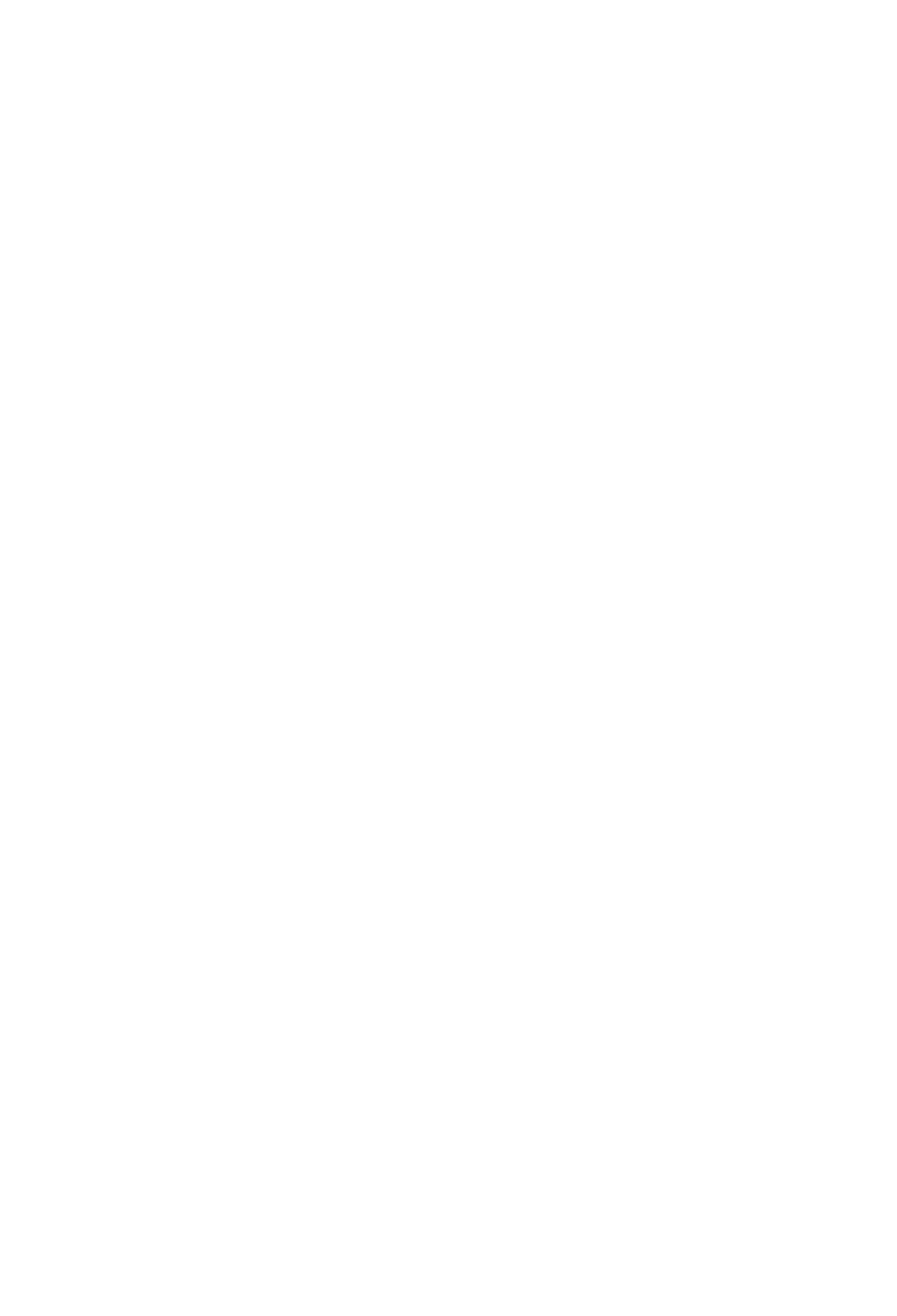### 4,405,531

TI

Industrial Co.  $T_{\rm A}$  pr  $\overline{r}$ 

|               |           |              |              |   |   |   |   |             |   |    | I ABLE I-continued |   |   |   |         |                    |    |             |       |                           |              |  |       |
|---------------|-----------|--------------|--------------|---|---|---|---|-------------|---|----|--------------------|---|---|---|---------|--------------------|----|-------------|-------|---------------------------|--------------|--|-------|
| COMPOUND      | RATE A    | $\mathbf{B}$ | $\mathbf{C}$ | D | Е | F | G | $H \cdot I$ |   |    | K                  | L | M | N | $\circ$ | $\mathbf{P}$       | Q  | $R_{\odot}$ |       | $\mathbf{S} = \mathbf{T}$ | <b>WEEKS</b> |  | 49.17 |
| XV.           | $-10^*$ : |              |              |   |   |   |   |             |   |    |                    |   |   |   |         |                    |    |             |       |                           |              |  |       |
| XVI           | $4*$      |              |              |   |   |   |   |             | ÷ | з. | $\cdot$ 2          |   |   |   |         |                    |    |             | $2 -$ | - 2                       |              |  |       |
| <b>XVII</b>   | 4         |              |              |   |   |   |   |             |   |    |                    |   |   |   |         |                    |    |             |       |                           |              |  |       |
| <b>XVIII</b>  |           |              |              |   |   |   |   |             |   |    |                    |   |   |   |         |                    |    |             |       |                           |              |  |       |
| <b>XIX</b>    |           |              |              |   |   |   |   |             |   |    |                    |   |   |   |         |                    |    |             |       |                           |              |  |       |
| XX            |           |              |              |   |   |   |   |             |   |    |                    |   |   |   |         |                    |    |             |       |                           |              |  |       |
| XXI           |           |              |              |   |   |   |   |             |   |    |                    |   |   |   |         |                    |    |             |       |                           |              |  |       |
| XXII          |           |              |              |   |   |   |   |             |   |    |                    |   |   |   |         |                    |    |             |       |                           |              |  |       |
| <b>XXIII</b>  |           |              |              |   |   |   |   |             |   |    |                    |   |   |   |         |                    |    |             |       |                           |              |  |       |
| <b>XXIV</b>   |           |              |              |   |   |   |   |             |   |    |                    |   |   |   |         | $4\cdot\cdot\cdot$ | -3 | $-4$        |       |                           |              |  |       |
| <b>XXV</b>    |           |              |              |   |   |   |   |             |   |    |                    |   |   |   |         |                    |    |             |       |                           |              |  |       |
| <b>XXVI</b>   |           |              |              |   |   |   |   |             |   |    |                    |   |   |   |         |                    |    |             |       |                           | **           |  |       |
| <b>XXVII</b>  |           |              |              |   |   |   |   |             |   |    |                    |   |   |   |         |                    |    |             |       |                           | $***$        |  |       |
| <b>XXVIII</b> |           |              |              |   |   |   |   |             |   |    |                    |   |   |   |         |                    |    |             |       |                           | $***$        |  |       |
| <b>XXIX</b>   |           |              |              |   |   |   |   |             |   |    |                    |   |   |   |         |                    |    |             | 4     |                           |              |  |       |
| <b>XXX</b>    |           |              |              |   |   |   |   |             |   |    |                    |   |   |   |         |                    |    |             |       |                           |              |  |       |
| <b>XXXI</b>   |           |              |              |   |   |   |   |             |   |    |                    |   |   |   |         |                    |    |             |       |                           |              |  |       |
| XXXII         |           |              |              |   |   |   |   |             |   |    |                    |   |   |   |         |                    |    |             |       |                           |              |  |       |

\*Applied to 3-week old plants. All other tests conducted on 2 week old plants. \*These readings made after 11 days.

The following are the compounds referred to by the Roman numerals in the table:

| <b>ROMAN</b>   |                                             |    |
|----------------|---------------------------------------------|----|
| <b>NUMERAL</b> | <b>COMPOUND NAME</b>                        | 25 |
| I              | N-phosphonomethylglycine                    |    |
| $_{II}$        | Sodium N-phosphonomethylglycinate           |    |
| Ш              |                                             |    |
|                | Disodium N-phosphonomethylglycinate         |    |
| IV             | Trisodium N—phosphonomethylglycinate        |    |
| v              | N-Phosphonomethylglycine, mono-ethanolamine | 30 |
|                | salt                                        |    |
| VI             | N-Phosphonomethylglycine, mono-ammonium     |    |
|                | salt                                        |    |
| VII            | Monohydrate calcium salt of                 |    |
|                | N—phosphonomethylglycine                    |    |
| VIII           | Magnesium salt of N-phosphonomethylglycine  |    |
| IX             | Magnesium bis-(N—phosphonomethylglycinate)  | 35 |
| X              | Potassium salt of N-phosphonomethylglycine  |    |
| XI             | Dimethylamine salt of                       |    |
|                | N-phosphonomethylglycine                    |    |
| XII            | Copper bis-(N-phosphonomethylglycinate)     |    |
| XIII           | Dilithium salt of N-phosphonomethylglycine  |    |
| XIV -          | Zinc salt of N-(phosphonomethyl)glycine     | 40 |
| XV             | N-Phosphonomethylglycinamide                |    |
| XVI            | Methyl-N-(phosphonomethyl)glycinate         |    |
| XVII           | Ethyl-N-(phosphonomethyl)glycinate          |    |
| XVIII          | n-propyl-N-(phosphonomethyl)glycinate       |    |
| XIX            | n-butyl-N-(phosphonomethyl)glycinate        |    |
| xх             | n-hexyl-N-(phosphonomethyl)glycinate        | 45 |
| XXI            | Cyclohexyl-N-(phosphonomethyl)glycinate     |    |
| <b>XXII</b>    | Octyl-N-(phosphonomethyl)glycinate          |    |
| <b>XXIII</b>   | Decyl-N-(phosphonomethyl)glycinate          |    |
| <b>XXIV</b>    | Dodecyl-N-(phosphonomethyl)glycinate        |    |
| xxv            | Chloroethyl-N--(phosphonomethyl)glycinate   |    |
| <b>XXVI</b>    | Mono(methylamine) salt of                   |    |
|                | N-phosphonomethylglycine                    | 50 |
| XXVII.         | Mono(diisopropylamine) salt of              |    |
|                | N-phosphonomethylglycine                    |    |
| <b>XXVIII</b>  | Mono(diethanolamine) salt of                |    |
|                | N-phosphonomethylglycine                    |    |
| <b>XXIX</b>    | Mono(triethylamine) salt of                 |    |
|                |                                             | 55 |
| xxx            | N—phosphonomethylglycine                    |    |
|                | Mono(pyridine) salt of                      |    |
|                | N-phosphonomethylglycine                    |    |
| XXXI           | Mono(aniline) salt of                       |    |
|                | N-phosphonomethylglycine                    |    |
| <b>XXXII</b>   | Bis(N-phosphonomethylglycine) hydrochloride |    |
|                | hydrate                                     | 60 |

The compositions of this invention are extremely useful in minimum tillage methods of crop culture. Thus, for example, in those instances where it is desir-65 able to plant a sodded or otherwise vegetated acreage with corn or the like without plowing or otherwise mechanically preparing a seed bed, the crop seed can be drill planted in combination with a prior or subsequent

application of a composition of this invention to kill undesired growing vegetation provided that the composition is applied before the emergence of the crop plant.

 $\label{eq:2.1} \frac{1}{2}\left[\frac{1}{2}\left(1+\epsilon_1\right)\right] \left[\epsilon_1-\epsilon_2\right] \left[\epsilon_1-\epsilon_1\right] \left[\epsilon_1\right] \,.$ 

Congress for

 $\sim 6.4\,$  km  $^{-1}$ 

 $\beta \in \mathcal{A}$ 

12

The compositions of this invention are also useful in sod (turf, alfalfa, pasture, etc.) renovation or conservation procedures. Thus, for example, in situations where a sod or parts thereof has become overgrown with undesirable plant species, the plants in said area can be sprayed with a phytotoxic composition of this invention to control all growing plants and from about 2 to 24 hours later depending upon weather conditions etc., the desired species can be seeded into the dying vegetation. Where a seed bed is to be prepared about 2 to 3 weeks should elapse between treatment and seed bed preparation, in order to provide sufficient time for the composition to be assimilated by all parts of the undesired plants. In an alternate method of sod renovation, the area can be seeded and immediately sprayed with a composition

of this invention. In either method, the seeds fall among the vegetation and as the sprayed plants wither and die, they act as a mulch and moisture retaining layer in which the seeds can germinate. This method is particularly useful in the spot renovation of lawns or golf

greens or fairways since the herbicidal effect of the compositions of this invention is greatly decreased or totally inactivated by contact with soil. Thus, seeds which are in the soil can germinate and grow without any apparent effects from the spraying of the unwanted plants prior to the time that the seed actually germinates.

The compositions of this invention provide a wide spectrum of weed control and are also extremely useful as general herbicides as well as in controlling unwanted plants in orchards, tree farms and various crops. For example, it has been found that by directing a spray of the compositions of this invention at the unwanted plants while essentially preventing such spray from contacting the leaves of trees, that such unwanted plants are controlled while there is no apparent injury to the trees. In such directed spraying, the spray can fall on the woody portion of the fruit tree or other tree without any apparent effect. Thus, the directed spray method of control is useful with crops such as plantation crops, i.e. rubber, coffee, bananas, tea, etc. and in orchards such as citrus fruits, apples, peaches, pears, nuts, olive, in vineyards and in bramble crops and in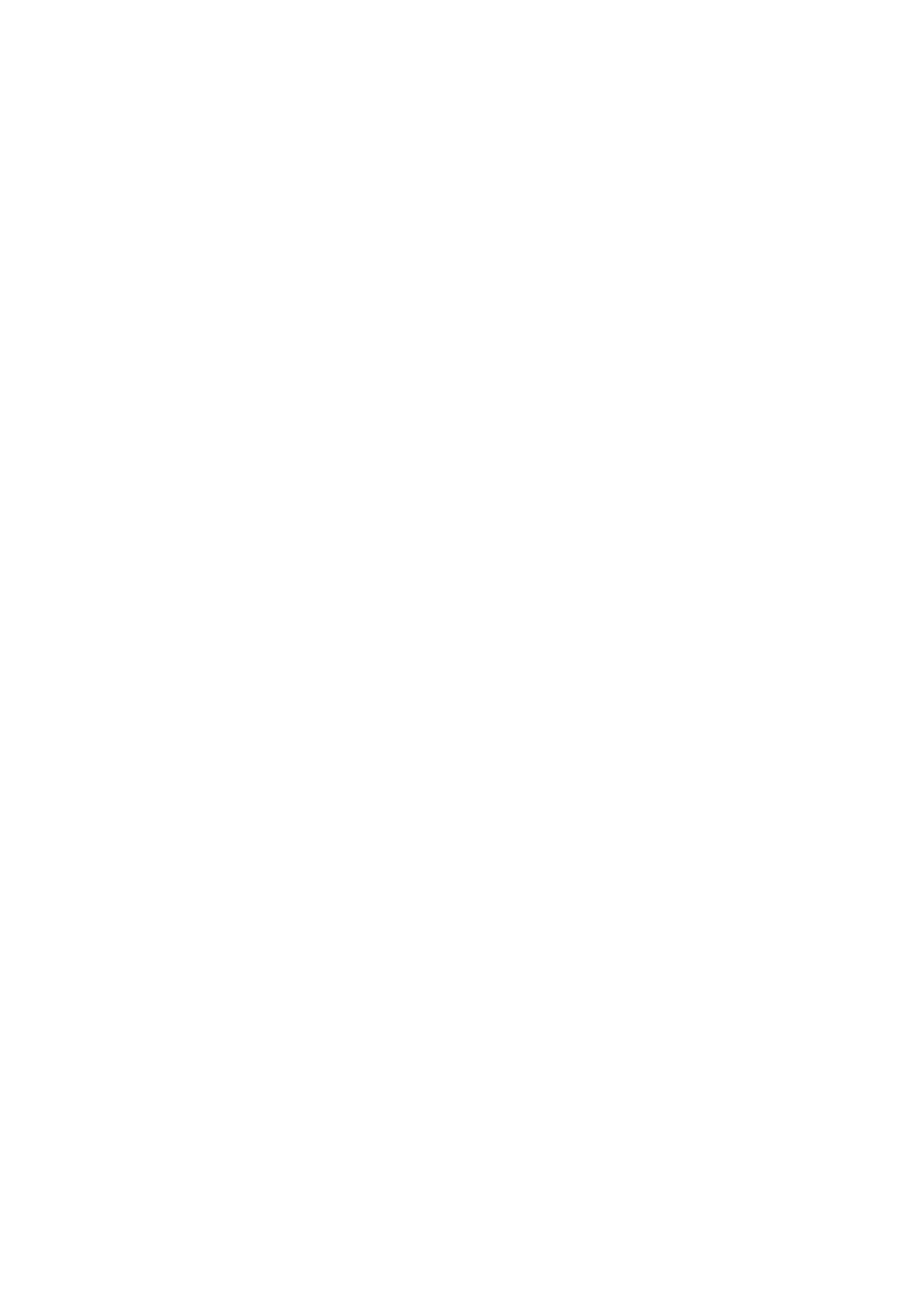nursery crops to control the undesired plants and in crops such as cotton, soybeans, sugarcane and the like.

The compositions of this invention are also useful for control of weeds between cropping seasons, for the renovation of stale seed beds and the like.

In applying the compositions of this invention to the plants which it is desired to control, it has been found to be desirable that the plant be emerged from the ground and even more desirable, that the plant be at least at the 2 leaf stage for maximum effect. It has been found that 10 when the plants to be controlled have a portion of their growth above the ground or water, and the aboveground or above-water portion of the plant contacted with the herbicidal compositions of this invention at appropriate rates the herbicide is translocated to kill 15 such plant parts which are below the ground on water surface.

One can obtain limited selectivity in crops such as cotton, soybeans, sugar cane and the like crops by directing the spraying of a composition of this invention 20 at a selected concentration on vegetation around the base of such plants with minimal spray contact with the leafy portions of such crop plants. The directed spraying can be done with or without a protective device to prevent contact of the spray with the leaves of such 25 crop plants.

A non-exhaustive list of some of the plant species which are controlled by the compositions of this invention, in addition to those shown in Table I, are set forth 30 below:

| Medicago sativa           | Poa annua               |
|---------------------------|-------------------------|
| Lolium multiflorum        | Hordeum vulgare         |
| Hordeum murinum           | Galium aparine          |
| Alopecurus myosuroides    | Bracharia platyphyalla  |
| <b>Agrostis tenuis</b>    | Plantago lanceolata     |
| Phaseolus vulgaris var.   | Mollugo verticillata    |
| humilies                  |                         |
| Daucus carota var. sativa | Portulaca oleracea      |
| Stellaria media           | Zea mays                |
| Agrostemma githago        | Spergula arvensis       |
| Gossypium hirsutum        | Saponaria vaccaria      |
| Agropyron cristatum       | Cucumis sativus         |
| Rumex crispus             | Eriochlog gracilis      |
| Paspalum dilatatum        | Camelina microcarba     |
| Amsinckia intermedia      | Linum usitatissimum     |
| Setaria faberii           | Ambrosia trifida        |
| Setaria viridis           | Lithospermum officinale |
| Secale cereale            | Sisymbrium officinale   |
| Lamium amplexicaule       | Brassica juncea         |
| Datura stramonium         | Avena sativa            |
| Arachis hypogaea          | Pisum sativum           |
| Solanum tuberosum         | Sida spinosa            |
| Cyperus rotundus          | Polypogon monspeliensis |
| Raphanus sativus          | Ambrosia artemisiifolia |
| Rottboellia exaltata      | <b>Brassica</b> napus   |
| Beta vulgaris             | Orvza sativa            |
| Amaranthus retroflexus    | Poa trivialis           |
| Cenchrus pauciflorus      | Rumex acctosella        |
| Cassia obtusifolia        | Andropogón saccharoides |
| Zea mays var. saccharata  | Fagopyrum tataricum     |
| Lycopersicon esculentum   | Citrullus vulgaris      |
| Sorghum bicolor           | Brassia kaber var.      |
|                           | pinnatifida             |
| Avena fatua.              | Erigeron candensis      |
| Plantago lanceolata       | Trifolium pratense      |
| Dactylis glomerata        | Daucus carota           |
| Solanum carolinense       | Solanum elaegnifolium   |
| Franseria tomentosa       | Poa pratensis           |
| Festuca arundinaceae      | Festuca rubra           |
| Agrostis spp              | Cynodon dactylon        |
| Panicum dichlotomiflorum  | Commelina diffusa or    |
|                           | communis                |
| Pennisetum clandestinum   | Paspalum spp            |
| filmain nandata:          | $\Omega$ unahlan unda   |

Axonopus compressus

Imperata cylindrica

|                                    | -commed              |  |
|------------------------------------|----------------------|--|
| Scleria bancara<br>Eleucine indica | Commellina nudiflora |  |
|                                    |                      |  |

The phytotoxicant compositions, including concentrates which require dilution prior to application to the plants, of this invention contain at least one active ingredient and an adjuvant in liquid or solid form. The compositions are prepared by admixing the active ingredient with an adjuvant including diluents, extenders, carriers and conditioning agents to provide compositions in the form of finely-divided particulate solids, pellets, solutions, dispersions or emulsions. Thus the active ingredient can be used with an adjuvant such as a finelydivided solid, a liquid of organic origin, water, a wetting agent, a dispersing agent, an emulsifying agent or any suitable combination of these. From the viewpoint of economy and convenience, water is the preferred diluent, particularly with the highly water-soluble glycine salts such as the alkali metal salts and amine and ammonium salts. With these derivatives, solutions containing as high as five pounds or more of active materials per gallon can be readily prepared.

The phytotoxicant compositions of this invention, particularly liquids and soluble powders, preferably contain as a conditioning agent one or more surface-active agents in amounts sufficient to render a given composition readily dispersible in water or in oil. The incorporation of a surface-active agent into the compositions greatly enhances their efficacy. By the term "surfaceactive agent", it is understood that wetting agents, dispersing agents, suspending agents and emulsifying agents are included therein. Anionic, cationic and nonionic agents can be used with equal facility.

Preferred wetting agents are alkyl benzene and alkyl naphthalene sulfonates, sulfated fatty alcohols, amines or acid amides, long chain acid esters of sodium isothionate, esters of sodium sulfo ussinate, sulfated or sulfo-40 nated fatty acid esters, petroleum sulfonates, sulfonated vegetable oils, ditertiary acetylenic glycols, polyoxyethylene derivatives of alkylphenols (particularly isooctylphenol and nonylphenol) and polyoxyethylene derivatives of the mono-higher fatty acid esters of hexitol 45 anhydrides (e.g. sorbitan). Preferred dispersants are methyl cellulose, polyvinyl alcohol, sodium lignin sulfonates, polymeric alkyl naphthalene sulfonates, sodium naphthalene sulfonate, polymethylene bisnaphthalenesulfonate and sodium N-methyl-N-(long chain acid) 50 laurates.

Water-dispersible powder compositions can be made containing one or more active ingredients, an inert solid extender and one or more wetting and dispersing agents. The inert solid extenders are usually of mineral 55 origin such as the natural clays, diatomaceous earth and synthetic materials derived from silica and the like. Examples of such extenders include kaolinites, attapulgite clay and synthetic magnesium silicate. The waterdispersible powder of this invention usually contain 60 from about  $\bar{5}$  to about 95 parts by weight of active ingredient. from about 0.25 to 25 parts by weight of wetting agent, from about 0.25 to 25 parts by weight of dispersant and from 4.5 to about 94.5 parts by weight of inert solid extender, all parts being by weight of the total 65 compositions. Where required, from about 0.1 to 2.0 parts by weight of the solid inert extender can be replaced by a corrosion inhibitor or anti-foaming agent or hoth.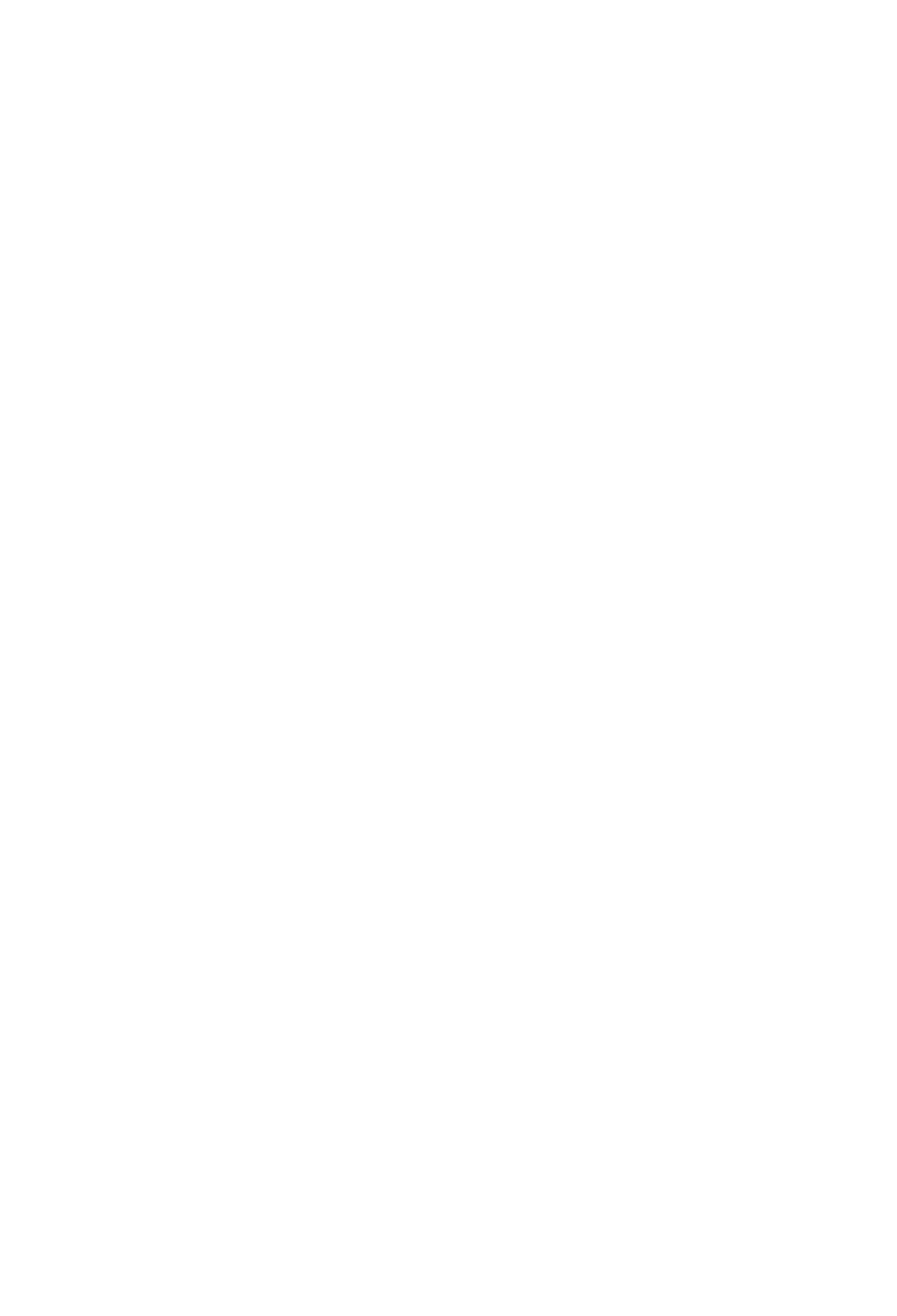Aqueous suspensions can be prepared by mixing together and grinding an aqueous slurry of water-insoluble active ingredient in the presence of dispersing agents to obtain a concentrated slurry of very finely-divided particles. The resulting concentrated aqueous suspen- 5 sion is characterized by its extremely small particle size, so that when diluted and sprayed, coverage is very uniform.

Emulsifiable oils are usually solutions of active ingredient in water-immiscible or partially water-immiscible 10 solvent together with surface active agent. Suitable solvents for the active ingredient of this invention include hydrocarbons and water-immiscible ethers, esters or ketones. The emulsifiable oil compositions generally contain from about 5 to 95 parts active ingredient, about 15 1 to 50 parts surface active agent and about 4 to 94 parts solvent, all parts being by weight based on the total weight of emulsfiable oil.

Although compositions of this invention can also contain other additaments, for example fertilizers, 20 phytotoxicants and plant growth regulants, pesticides and the like used as adjuvants or in combination with any of the above-described adjuvants, it is preferred to employ the compositions of this invention alone with sequential treatments with the other phytotoxicants, 25 fertilizers and the like for maximum effect. For example, the field could be sprayed with a composition of this invention either before or after being treated with fertilizers, other phytotoxicants and the like. The compositions of this invention can also be admixed with the 30 other materials, e.g. fertilizers, other phytotoxicants, etc., and applied in a single application. Chemicals useful in combination with the active ingredients of this invention either simultaneously or sequentially include for example triazines, ureas, carbamates, acetamides, 35 acetanilides, uracils, acetic acids, pheno-triolcarbamates, triazoles, benzoic acids, nitriles and the like such as:

3-amino-2,5-dichlorobenzoic acid 3-amino-1,2,4-triazole  $1 - 40$ 2-methoxy-4-ethylamino-6-isopropylamino-s-triazine 2-chloro-4-ethylamino-6-isopropylamino-s-triazine 2-chloro-N,N-diallylacetamide 2-chloroallyl diethyldithiocarbamate N'-(4-chlorophenoxy)phenyl-N,N-dimethylurea 1,1'-dimethyl-4,4'-bipyridinium dichloride isopropyl m-(3-chlorophenyl)carbamate 2,2-dichloropropionic acid S-2,3-dichloroallyl N,N-diisopropylthiolcarbamate 2-methoxy-3.6-dichlorobenzoic acid 2,6-dichlorobenzonitrile N,N-dimethyl-2,2-diphenylacetamide 6,7-dihydrodipyrido(1,2-a:2',1'-c)-pyrazidiinium salt 3-(3,4-dichlorophenyl)-1,1-dimethylurea 4,6-dinitro-o-sec-butylphenol 2-methyl-4,6-dinitrophenol ethyl, N, N-dipropylthiolcarbamate 2,3,6-trichlorophenylacetic acid 5-bromo-3-isopropyl-6-methyluracil 3-(3,4-dichlorophenyl)-1-methoxy-1-methylurea 2-methyl-4-chlorophenoxyacetic acid 3-(p-chlorophenyl)-1,1-dimethylurea 1-butyl-3-(3,4-dichlorophenyl)-1-methylurea N-1-naphthylphthalamic acid 1,1'-dimethyl-4,4'-bipyridinium salt 2-chloro-4,6-bis(isopropylamino)-s-triazine 2-chloro-4,6-bis(ethylamino)-s-triazine 2,4-dichlorophenyl-4-nitrophenyl ether

alpha, alpha, alpha-trifluoro-2,6-dinitro-N,N-dipropylp-toluidine

S-propyl dipropylthiolcarbamate

2,4-dichlorophenoxyacetic acid

N-isopropyl-2-chloroacetanilide

2',6'-diethyl-N-methoxymethyl-2-chloroacetanilide monosodium acid methanearsonate disodium methanecarsonate

 $N-(1,1-dimethylpropynyl)-3,5-dichlorobenzamide$ 

Fertilizers useful in combination with the active ingredients include for example ammonium nitrate, urea, potash, and superphosphate.

When operating in accordance with the present invention, effective amounts of the glycines are applied to above ground portions of plants. The application of liquid and particulate solid herbicidal compositions to above ground portions of plants can be carried out by conventional methods, e.g. power dusters, boom and hand sprayers and spray dusters. The compositions can also be applied from airplanes as a dust or a spray because of their effectiveness at low dosages. The application of herbicidal compositions to aquatic plants is usually carried out by spraying the compositions on the aquatic plants in the area where control of the aquatic plants is desired.

The application of an effective amount of the compounds of this invention to the plant is essential and critical for the practice of the present invention. The exact amount of active ingredient to be employed is dependent upon the response desired in the plant as well as such other factors as the plant species and stage of development thereof, and the amount of rainfall as well as the specific glycine employed. In foliar treatment for the control of vegetative growth, the active ingredients are applied in amounts from about 0.01 to about 20 or more pounds per acre. In applications for the control of aquatic plants, the active ingredients are applied in amounts of from about 0.01 parts per million to about 1000 parts per million, based on the aquatic medium. An effective amount for phytotoxic or herbicidal control is that amount necessary for overall or selective control. i.e. a phytotoxic or herbicidal amount. It is believed that one skilled in the art can readily determine from the teachings of this specification, including examples, the approximate application rate.

The compositions of this invention are also useful as harvesting aids in many crops. Thus, for example, the crop could be sprayed with the compositions of this invention to reduce the bulk of unwanted material and 50 make the harvesting of the crops easier. Such crops are for example, peanuts, soybeans, and root crops such as potatoes, sugar beets, red beets, and the like.

Although the invention is described with respect to specific modifications, the details thereof are not to be 55 construed as limitations except to the extent indicated in the following claims.

I claim: 1. A compound of the formula

60

 $45$ 

 $\begin{array}{cc}\nO & H & O & R^1 \\
\parallel & \parallel & \parallel \nearrow \\
R-C-CH_2-N-CH_2P\n\end{array}$ 

wherein R,  $R<sup>1</sup>$  and  $R<sup>2</sup>$  are independently selected from the group consisting of -OH and -OR<sup>6</sup> wherein R<sup>6</sup> is a salt-forming cation selected from the group consisting

65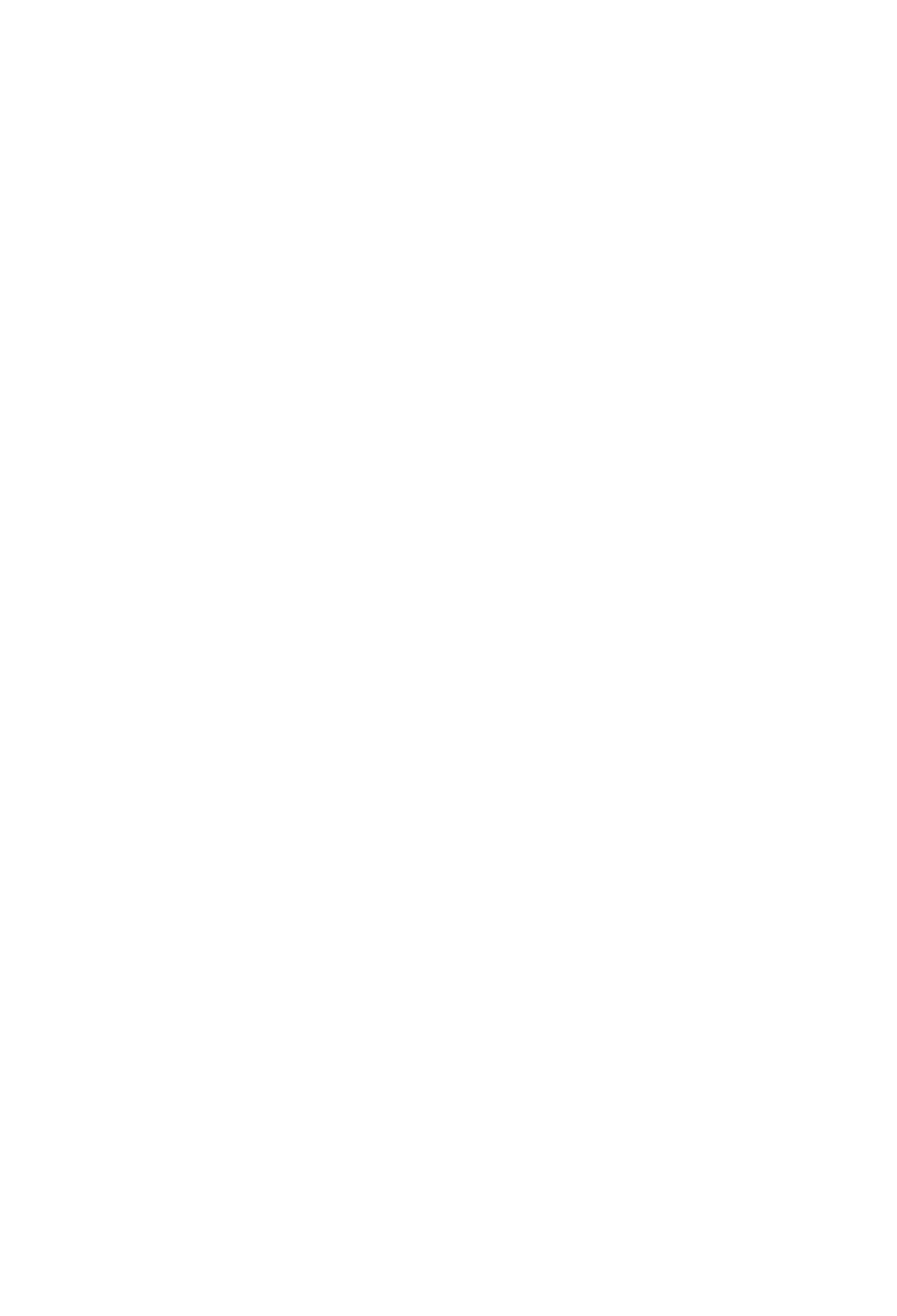of alkali metals, alkaline earth metals, copper, zinc, manganese, nickel, ammonium, and organic ammonium, and mixtures thereof provided that when the organic group is aryl the ammonium salt is a primary amine, further provided that no more than two of R,  $\mathbb{R}^1$  or  $\mathbb{R}^2$  5 are OR<sup>6</sup> when  $R^6$  is ammonium or organic ammonium and that no more than two of R,  $R^1$  and  $R^2$  are --OH.

2. A compound of claim 1 wherein one of R,  $R<sup>1</sup>$  and  $R^2$  is  $-OR^6$ .

3. A compound of claim 2 wherein  $R<sup>6</sup>$  is selected from the group consisting of alkali metals, alkaline earth metals, ammonium and organic ammonium.

4. A compound of claim 3 wherein R<sup>6</sup> is organic ammonium.

5. A compound of claim 4 wherein the organic ammonium has a molecular weight below about 300.

6. A compound of claim 4 wherein the organic ammonium contains from 1 to 18 carbon atoms.

monium is an alkylammonium.

8. A compound of claim 7 which is the mono(methylamine) salt of N-phosphonomethylglycine.

9. A compound of claim 7 which is the mono(butyla- $25$ mine) salt of N-phosphonomethylglycine.

10. A compound of claim 4 which is the mono(ethanolamine) salt of N-phosphonomethylglycine.

11. A compound of claim 7 which is the mono(dimethylamine) salt of N-phosphonomethylglycine.

12. A compound of claim 3 which is the monoammonium salt of N-phosphonomethylglycine.

13. A compound of claim 3 wherein R<sup>6</sup> is an alkali metal.

14. A compound of claim 13 which is the monoso- 35 ammonium salt of N-phosphonomethylglycine. dium salt of N-phosphonomethylglycine.

15. A compound of claim 1 wherein  $R<sup>6</sup>$  is selected from the group consisting of alkali metals, alkaline earth metals, ammonium and organic ammonium.

16. A compound of claim 1 wherein two of R,  $R<sup>1</sup>$  and  $R^2$  are  $-OR^6$ .

17. A compound of claim 16 which is the disodium salt of N-phosphonomethylglycine.

18. A compound of claim 15 wherein the salt-forming cation is an alkali metal.

19. A compound of claim 18 which is the trisodium salt of N-phosphonomethylglycine.

20. A compound of claim 18 which is the potassium 10 salt of N-phosphonomethylglycine.

21. A compound of claim 15 wherein the salt-forming cation is organic ammonium.

22. A compound of claim 21 wherein the organic ammonium is an alkylammonium.

23. A compound of claim 22 which is the isopropylamine salt of N-phosphonomethylglycine.

24. A compound of claim 23 which is the mono(isopropylamine) salt of N-phosphonomethylglycine.

25. A compound of claim 1 wherein the organic am-7. A compound of claim 4 wherein the organic am- 20 monium is selected from the group consisting of monoalkylammonium, dialkylammonium, trialkvlammonium, monoalkenylammonium, dialkenylammonium, trialkenylammonium, monoalkynylammonium, dialkynylammonium, trialkynylammonium, monoalkanolammonium, dialkanolammonium, trialkanolammonium, heterocyclic or monoarylammonium, said organic ammonium group containing from 1 to 18 carbon atoms.

26. A compound of claim 15 wherein the salt-forming cation is ammonium.

27. A compound of claim 15 which is an alkaline earth metal salt of N-phosphonomethylglycine.

28. A compound of claim 1 which is a monoarylammonium salt of N-phosphonomethylglycine.

29. A compound of claim 1 which is a heterocylic

30. A compound of claim 1 wherein said compound is more readily soluble in water than N-phosphonomethylglycine.

40

45

50

60

55

65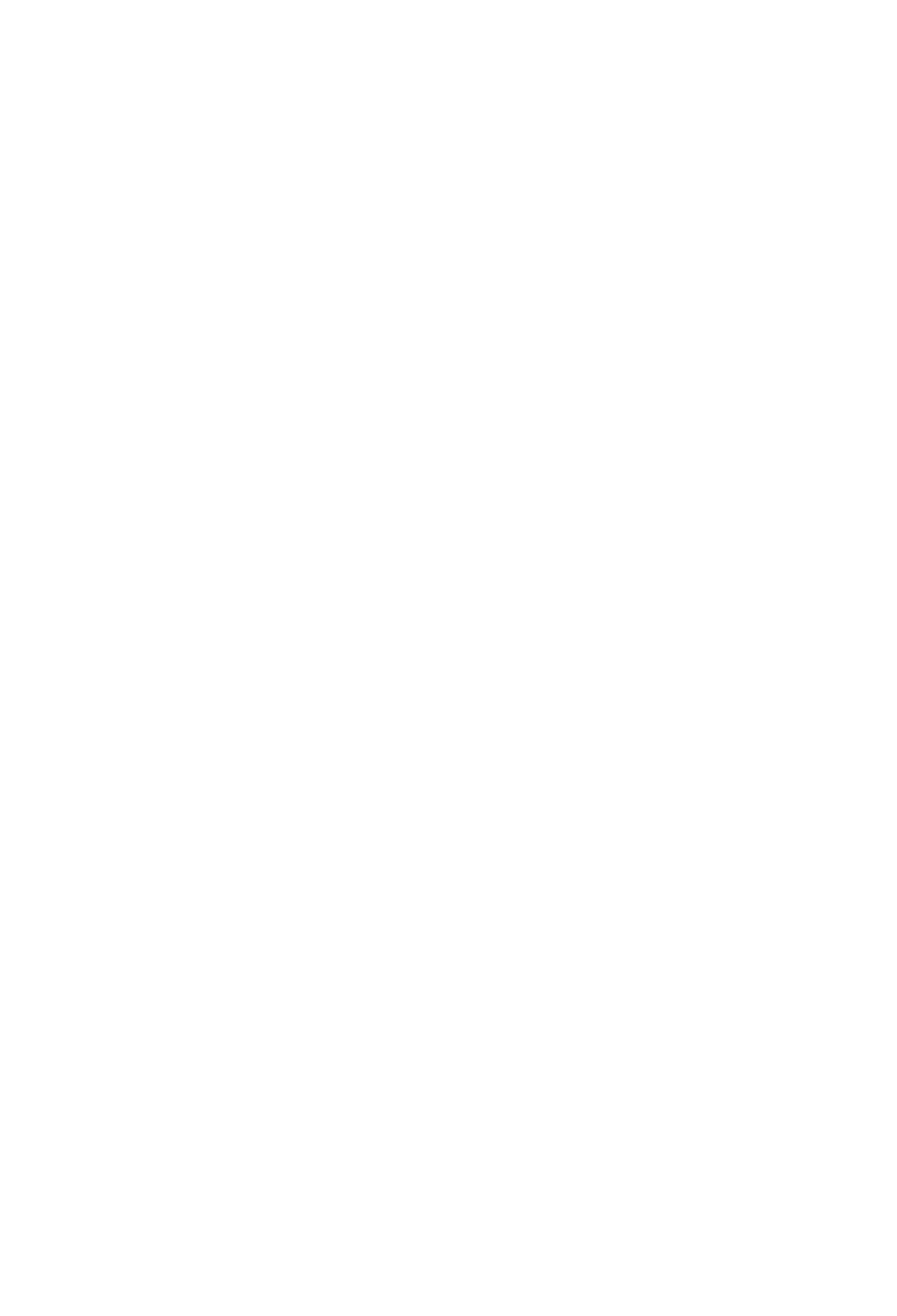## UNITED STATES PATENT AND TRADEMARK OFFICE CERTIFICATE OF CORRECTION

Page 1 of 2

4,405,531 **PATENT NO. DATED** September 20, 1983  $\ddot{\cdot}$  $INVENTOR(S)$ John E. Franz

It is certified that error appears in the above-identified patent and that said Letters Patent are hereby corrected as shown below:

Column 1, line 68, "hydrocarbononoxyhydrocarbon" should read --hydrocarbonoxyhydrocarbon--.

Column 2, line 5, "halogen" should read --halogens--.

Column 2, lines 8 & 10, " $R_4$   $R_5$ " should read  $-R^4$   $R^5$ --.

Column 4, line 64, "fo" should read --for--.

Column 7, line 14, "N-butyl N-phosphonomethylglycinate" should read --n-butyl N-phosphonomethylglycinate--.

Column 8, line 9, "crystalled" should read --crystalized--.

Column 8, line 30, "Monopyrrolidone" should read --Monopyrrolidine--.